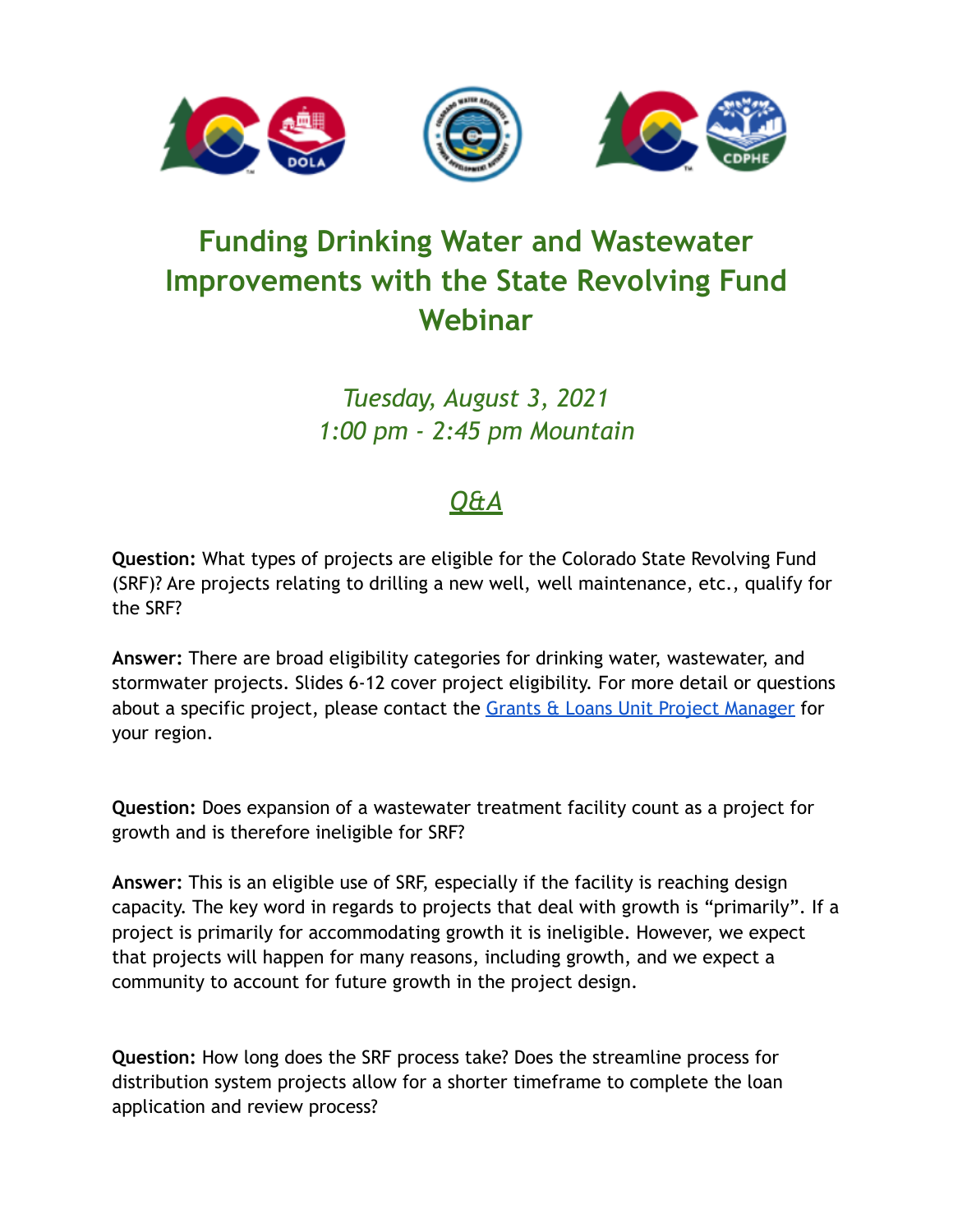

**Answer:** For many applicants it can take about 12-18 months to move from pre-qualification to loan application. It is possible to move through the process more quickly for some projects. After loan approval, it typically takes 4-8 weeks for loan execution, though that can move faster or slower if needed.

**Question:** Can loan proceeds be used for legal expenses or the required operations & maintenance reserve?

**Answer:** Legal expenses (general and bond counsel opinions) can be reimbursed through the direct or leveraged loan (construction loan). Upon execution, the 3-month operations & maintenance reserve fund must be met within 24 months. The operations & maintenance reserve funds cannot come from, or be reimbursed by, the loan funds.

**Question:** Please explain how TABOR impacts what sort of pledge an entity can use.

**Answer:** Pledged funds must come from an enterprise fund that is TABOR compliant, (which means less than 10% of its annual revenue comes from state and local grant sources, and this is checked on and opined to by bond counsel). If the enterprise does not meet the definition of a TABOR enterprise status, the project must go out to a vote and be authorized by a successful election.

**Question:** Are the SRF programs made possible by the Federal dollars given to the states in connection with COVID-19 or do they exist outside of the Federal COVID-19 recovery programs?

**Answer:** These programs were created from funding received from the Environmental Protection Agency "EPA" and are unrelated to the current pandemic recovery programs. The SRF programs are authorized by two pieces of federal legislation: the 1972 Clean Water Act and the 1974 Safe Drinking Water Act. The programs receive an annual capitalization grant from the EPA which is loaned out to borrowers. As loans are repaid, the funds go back into the pot to be loaned out again.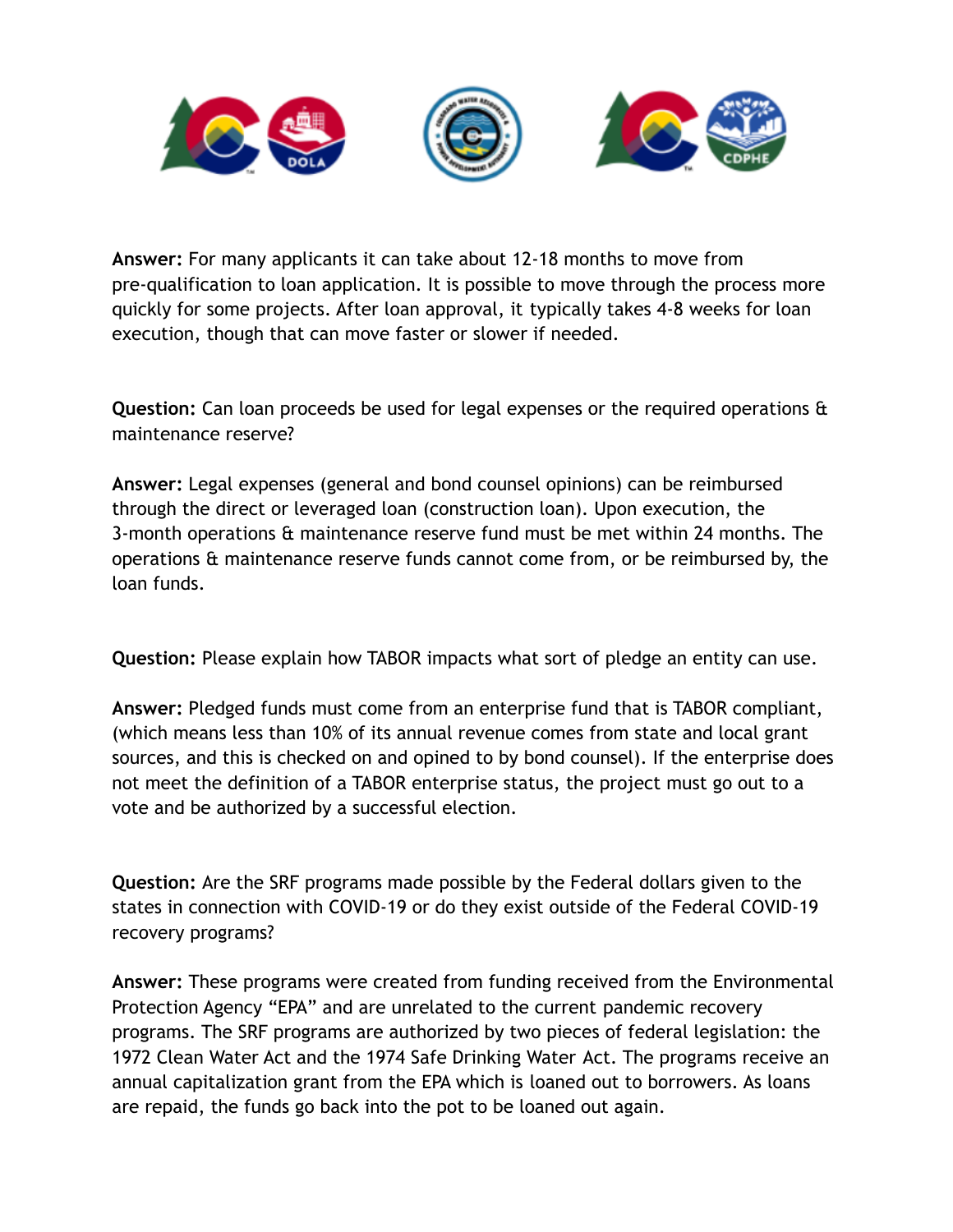

**Question:** What data is used to determine disadvantaged community status? What if my community is much smaller than the overall surrounding area?

**Answer:** We use the data level that best fits the community's geography, but this might not always be a great fit. The American Community Survey data that we use breaks down estimates by state, county, municipality, census designated place, tract, or block group. If your community does not qualify for disadvantaged status using our methodology, we can write a business case to present to the Colorado Water Resources & Power Development Authority Board for consideration. In rare cases, we may need to conduct an income survey. For more information about the data and process for determining disadvantaged community status, please refer to the Defining Disadvantaged Communities booklet and data glossary [here](https://cdphe.colorado.gov/water-quality/drinking-water-resources-for-water-systems/grants-and-loans/loans-srf/general-srf).

**Question:** How would a community find out if they are a disadvantaged community?

**Answer:** When a community submits a pre-qualification form and has the first meeting with SRF program staff, DOLA will review the disadvantaged community criteria to see if a community qualifies for a planning grant. This preliminary review will give many communities an idea if they will be considered disadvantaged when the official determination is made. However, it is not a guarantee as the benchmarks are updated annually and some are based on a community's most recent financial statement.

The official disadvantaged community determination occurs when a community submits a project needs assessment. This determination is valid for 18-months, during which the community should aim to submit their loan application, and then will need to be reassessed. Interest rate and eligibility for principal forgiveness are determined at loan application.

**Question:** Can you give more detail about how principal forgiveness works? How do you apply?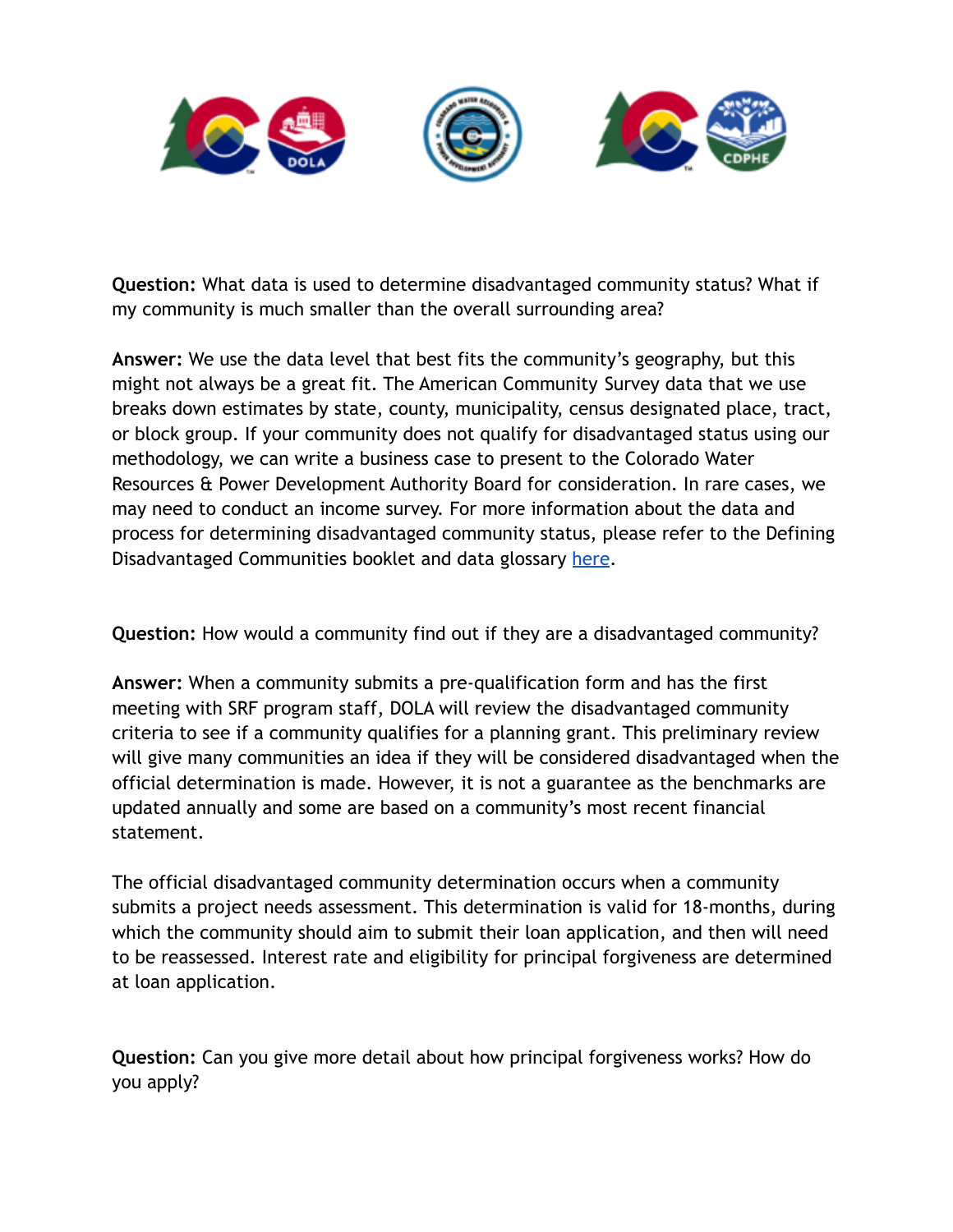

**Answer:** There's no application for principal forgiveness. If we have funding available, we assess all applicants for disadvantaged community status when the loan application is submitted. Currently only Category 2 Disadvantaged Communities with drinking water projects are eligible for principal forgiveness. Starting in 2022, Category 1 and Category 2 Disadvantaged communities will be eligible for principal forgiveness for drinking water loans. Currently principal forgiveness is unavailable for wastewater projects, but the process is the same if funding becomes available for those projects.

**Question:** Who do we contact to arrange a meeting with all the funding sources at the same time to design a funding package?

**Answer:** After you've submitted an SRF pre-qualification form, the Grants & Loans Unit Project Manager will contact you to set up a meeting. You can let this person know you'd like to include multiple funders in the pre-qualification meeting. If you are unsure of whether you want to pursue SRF funding and would like to have more of an information session with various funders, please contact Desi Santerre at DOLA, [desiree.santerre@state.co.us.](mailto:desiree.santerre@state.co.us)

**Question:** Which funding programs are best for non-profit 501(c) 12?

**Answer:** Private non-profits formed according to Colorado statues that are considered public water systems can apply to the SRF for drinking water projects. The Colorado SRF is unable to fund wastewater projects for non-governmental agencies. USDA and CDPHE programs may be able to fund some private non-profits. DOLA grants are only available to local governments. For other programs, please consult the [funding guide](https://drive.google.com/file/d/1mi4VNQhxjcDdRU5jUpgSwVinx5a7X6R1/view?usp=sharing&,authuser=0) or contact the program directly.

**Question:** Does the Colorado SRF leverage the EPA's state infrastructure financing authority WIFIA (SWIFIA) program? If so, how does this process work?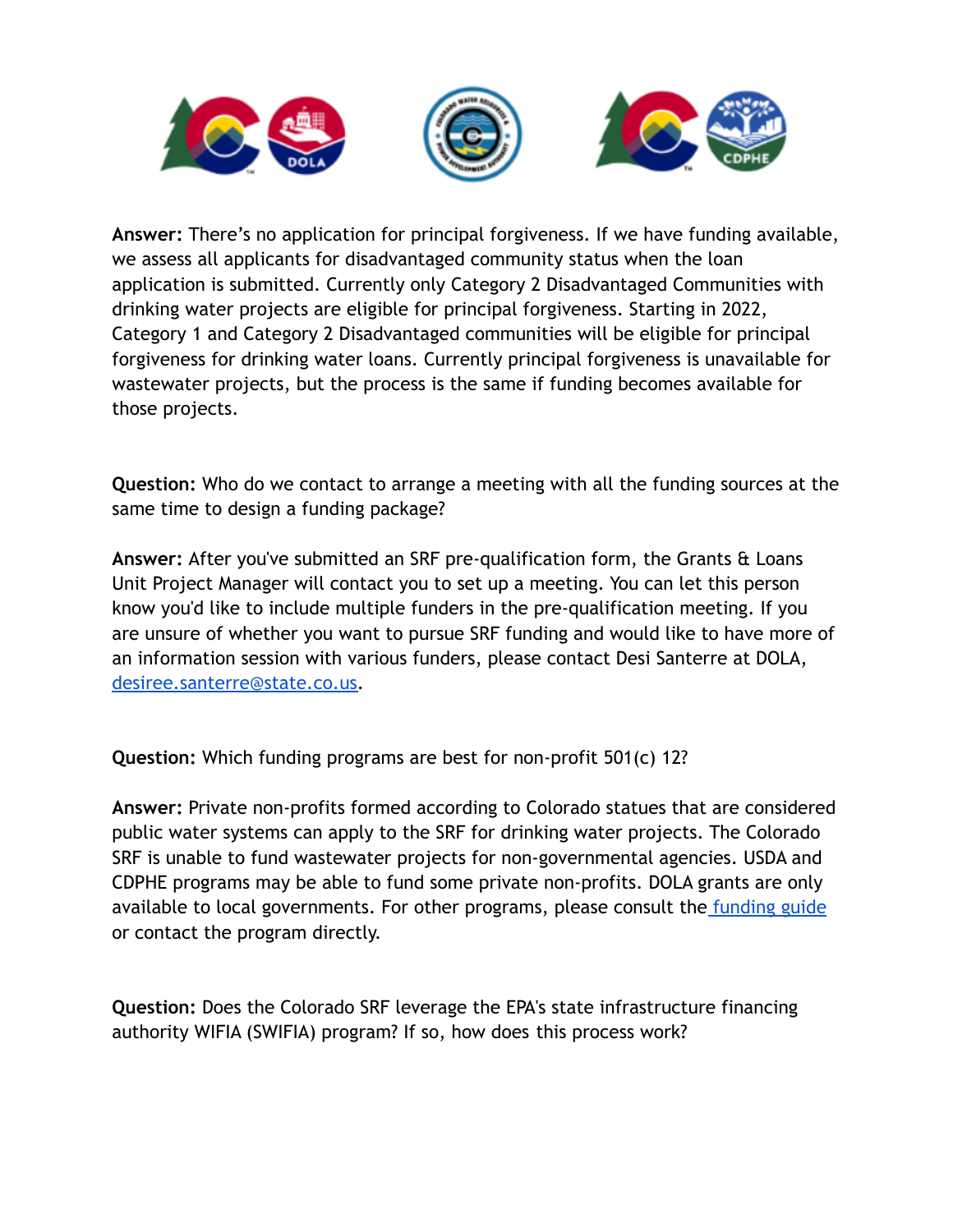

**Answer:** We do not currently leverage SWIFIA funds, but it is an option we have looked at previously and continue to evaluate. Feel free to reach out if you have a specific project in mind.

**Question:** Does the public meeting need to be conducted in person or can it be a virtual meeting?

**Answer:** In regards to the environmental public meeting, this meeting can be virtual as well, as long as it follows the notice requirements. Due to the pandemic, our pre-qualification meetings have been held via zoom or google meet for the past year and a half. We are looking at the possibility of resuming in person meetings in the future.

**Question:** Does the 'strength' of the pledged revenue source influence the interest rate (water revenue vs. property tax, etc.)? If so, is there some sense of difference in rates for the various pledge sources (with everything else being equal)?

**Answer:** The interest rate is not based on the strength of the credit application or the strength/health of the enterprise fund revenue being pledged. The strength of the pledge and credit application influences the funding decision. The interest rate is based on whether the community is disadvantaged or not, as well as whether it is a direct loan (loans \$3 million or less) or a leveraged loan (loans greater than \$3 million). Program interest rates are set annually in December by the Authority Board (or sooner if market conditions change vastly).

**Question:** Regarding Davis-Bacon and American Iron & Steel (AIS) compliance: is there a quantifier to account for the increased costs/overhead these requirements have on the overall project costs? How would we incorporate these costs in order to accomplish 100% of a planned project?

**Answer:** Costs are very project-specific and there is no established calculation for projecting AIS or Davis-Bacon costs. The impact of Davis-Bacon wages depends on the location of the project. For example, projects located in the Front Range usually already have wages at or above the Davis-Bacon requirements. The Grants & Loans